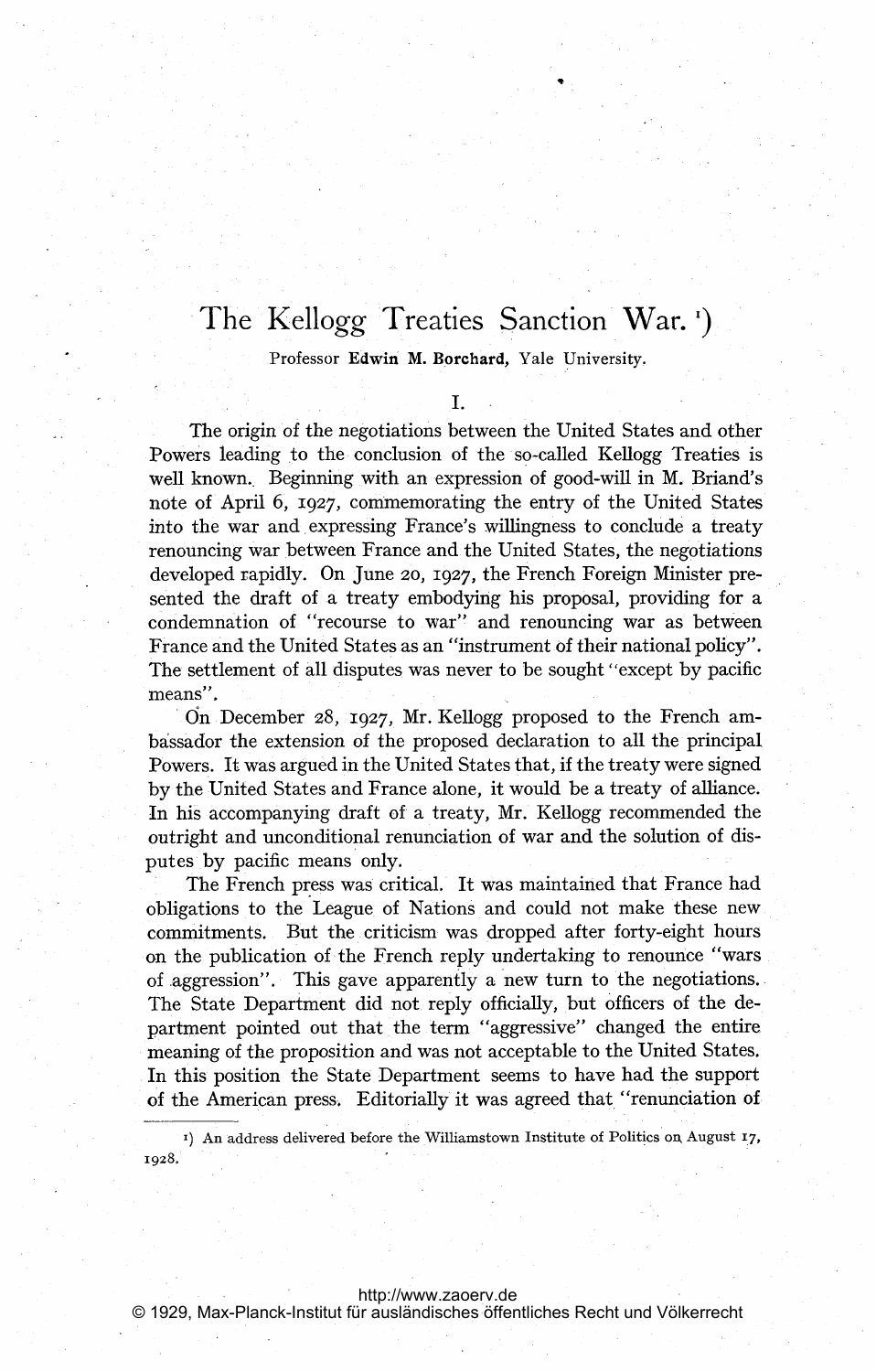aggressive war" was too intricate an expression to define and that the French interpolation of this qualification left Mr. Kellogg's proposition denatured of its vital part and meaningless. Mr. Kellogg pointed out in his new note that the first French note of June 20, 1927, contained no limitation of wars of aggression. In this connection it is well to note that Sir Austen Chamberlain rejected the attempted definition of "aggressor" in the Geneva Protocol as, <sup>I</sup> believe, one who declines to submit a dispute to discussion in these words: "I therefore remain opposed to this attempt to define the 'aggressor' because <sup>I</sup> believe that it will be a trap for the innocent and a signpost for the guilty."

Considerable correspondence took place in the early part of 1928 as to the construction to be given to the proposed treaty. In his note of February 27, 1928, in explaining his objection to qualifications on the obligation to renounce war, Mr. Kellogg stated:

The ideal which inspires the effort so sincerely and so hopefully put forward by your (the French) Government and mine is arresting and appealing just because of its purity and simplicity; and <sup>I</sup> cannot avoid the feeling that if governments should publicly acknowledge that they can only deal with this ideal in a technical spirit and must insist on the adoption of reservations impairing, if not utterly destroying, the true significance of their common endeavors, they would be in effect only recording their impotence, to the keen disappointment of mankind in general.

The same thought was expressed in Mr. Kellogg's speech to the Council on Foreign Relations on March 15, 1928, in which he said:

"It seems to me that any attempt to define the word 'aggression' and by exceptions and qualifications to stipulate when nations are justified in going to war with one another would greatly weaken the effect of any treaty such as that under consideration and virtually destroy its positive value as a 'guaranty of peace'.

The subsequent negotiations, however, disclose the unfortunate fact that these very exceptions and qualifications to which Mr. Kellogg objected as so nullifying in effect have, in fact, found their way into the treaty as now universally construed.

The French Government maintained that the treaties must be construed so as not to bar the right of legitimate defense, the performance of obligations under the Covenant of the League of Nations, under the treaties of Locarno, under its treaties of alliance with its allies now for some unexplainable reason called treaties of neutrality — that the treaty was to become ineffective if violated by one nation, and that it was to be signed by every state before it became effective as to any state. With the exception of this last reservation, Secretary Kellogg agreed to this interpretation of the French Government in his speech before the American Society of International Law on April 28, 1928,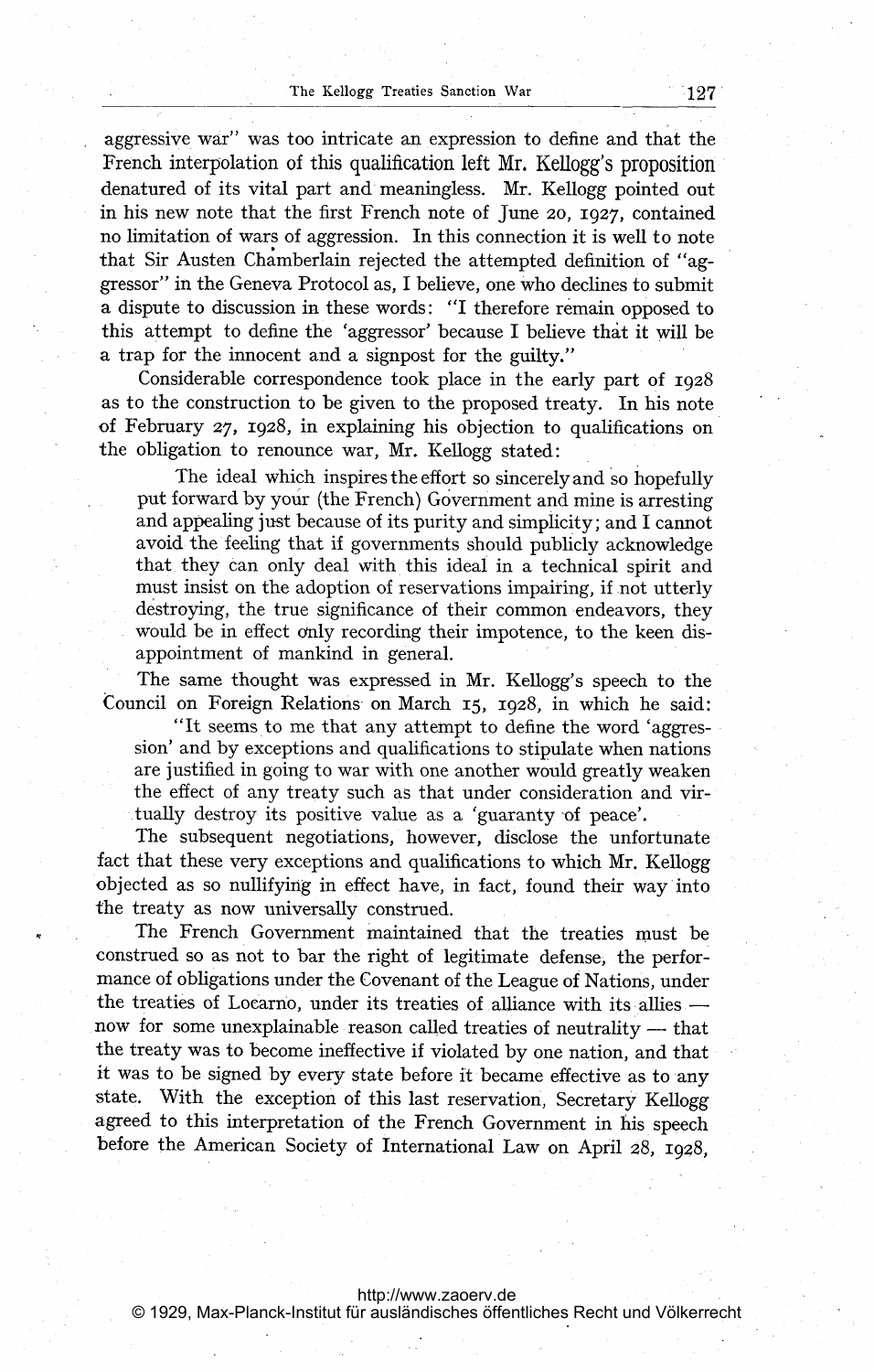and incorporated his interpretation of this reservation as to self-defense, wars under the League Covenant, under the treaties of Locarno, and certain undefined and evidently unknown "neutrality" treaties, in his note of June 23, 1928, to the Powers, some fifteen in number, adding that "none of these governments has expressed any dissent from the above-quoted construction."

In his note of May 19, 1928, accepting the American proposition in principle, Sir Austen Chamberlain for Great Britain expressed his assent to the reservations made by France and added <sup>a</sup> new one in the following paragraph:

"There are certain regions of the world, the welfare and integrity of which constitute <sup>a</sup> special and vital interest for our peace and safety. His Majesty's Government have been at pains to make it clear in the past that interference with these regions cannot be suffered. Their protection against attack is to the British Empire a measure of self-defense. It must be clearly understood that His Majesty's Government in Great Britain accept the new treaty upon the distinct understanding that it does not prejudice their freedom<br>of action in this respect. The Government of the United States have comparable interests, any disregard of which by <sup>a</sup> foreign Power they have declared they would regard as an unfriendly act."

The words in italics were repeated in the British note of July 18, 1928, undertaking to sign the treaty only on the understanding that the British Government maintain this freedom of action with respect to those regions of the world in which it had "a special and vital interest".

## II

The original proposition of Mr. Kellogg was an unconditional renunciation of war. The treaty now qualified by the French and British reservations constitutes no renunciation or outlawry of war, but in fact and in law a solemn sanction for all wars mentioned in the exceptions and qualifications. When we look at the exceptions we observe that they include wars of self-defense, each party being free to make its own interpretation as to when self-defense is involved, wars under the League Covenant, under the Locarno treaties, and under the French treaties of alliance.<sup>\*</sup> If self-defense could be limited to the terms "to defend its territory from attack or invasion", as suggested by Mr. Kellogg, it would be of some value, but it is understood that no specific definition of selfdefense is necessarily accepted. Considering these reservations, it would be difficult to conceive of any wars that nations have fought within the past century, or are likely to fight in the future, that cannot be accommodated under these exceptions. Far from constituting an outlawry of war, they constitute the most solemn sanction of specific wars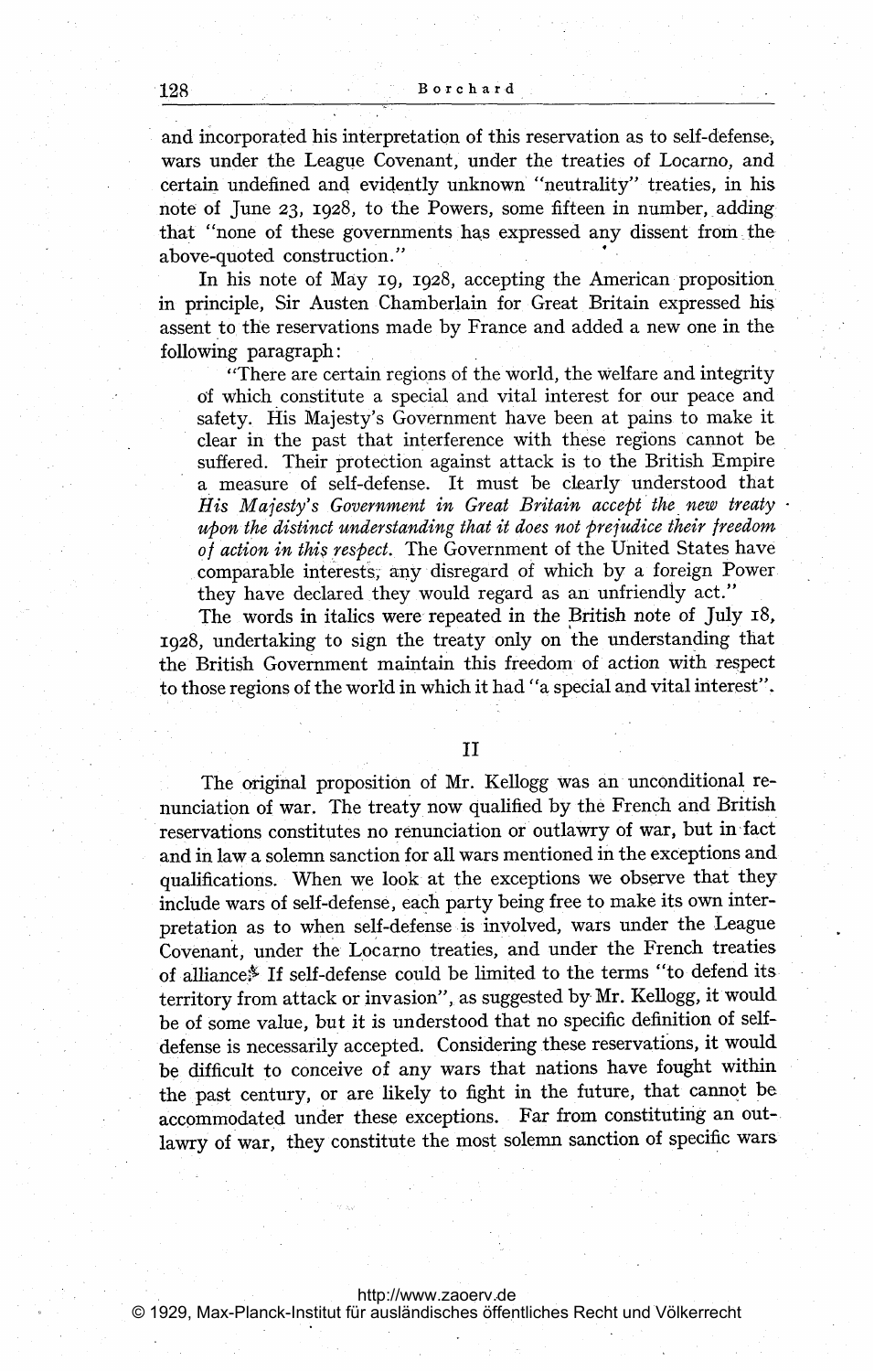that has ever been given to the world. This cannot be charged primarily to Secretary Kellogg, whose intentions were of the best, but is a result of the reservations insisted upon by European Powers, which, it is still to be feared, comprehend peace as a condition of affairs achieved through war or the threat of war. The mere renunciation of war in the abstract in the first article of the treaty has but little scope for application, in view of the wars in the concrete, which the accompanying construction of the treaty sanctions. It is idle to suppose that the official construction given to the treaty by all the signatory Powers is not as much an integral part of the treaty as if it had been made <sup>a</sup> part of article I.

Again it will be noticed that the United States recognizes a British claim to use war as an instrument of national policy in certain undefined "regions of the world", any "interference" with which by anybody, ineluding the United States, will be regarded by Great Britain as a cause of war. To this we subscribe. When the United States at the first Hague Conference secured recognition by our cosignatories for the Monroe Doctrine, it was regarded as an achievement of American diplomacy. But the Monroe Doctrine has geographical limits known to everybody. To this new British claim there are no geographical limits. The vague and expansive terms of the British claim to make war, now recognized by the United States, covers any part of the world in which Britain has "a special and vital interest". No such broad claim of the right to make war has ever before been recognized.

But the most extraordinary feature of this treaty still remains to be mentioned. It will have been noticed that we recognize the legality of League wars and Locarno wars. As Europe correctly seems to assume, we are now bound by League decisions as to aggressors and League policy generally but without any opportunity to take part in the deliberations leading to League conclusions. We indeed recognize by this treaty the legal right of the League to make war against us, and it will be observed that Sir Austen Chamberlain in his note of May 19, 1928, frankly admits that respect for the obligations arising out of the Covenant is "the foundation of the policy" of Great Britain. Whether the further European claim that we are bound to support League conclusions as to "aggressor" nations, and other political conclusions, either by joining with the League or by refusing to trade with the League-declared pariah, is sustainable or not, at the very best it places us in the uncomfortable position either of being bound by decisions in the making of which we had no part or of having recriminations levelled against us for refusing to support our treaty. The new contract begins with diverse interpretations of its obligations, for European views, reflected by Mr. Edwin James of the New York Times, leave no doubt that Europe regards this treaty as <sup>a</sup> means of involving us in European politics. And we

Z. ausl. off. Recht u. Volkerr. Bd. I, T. 1: Abh. 9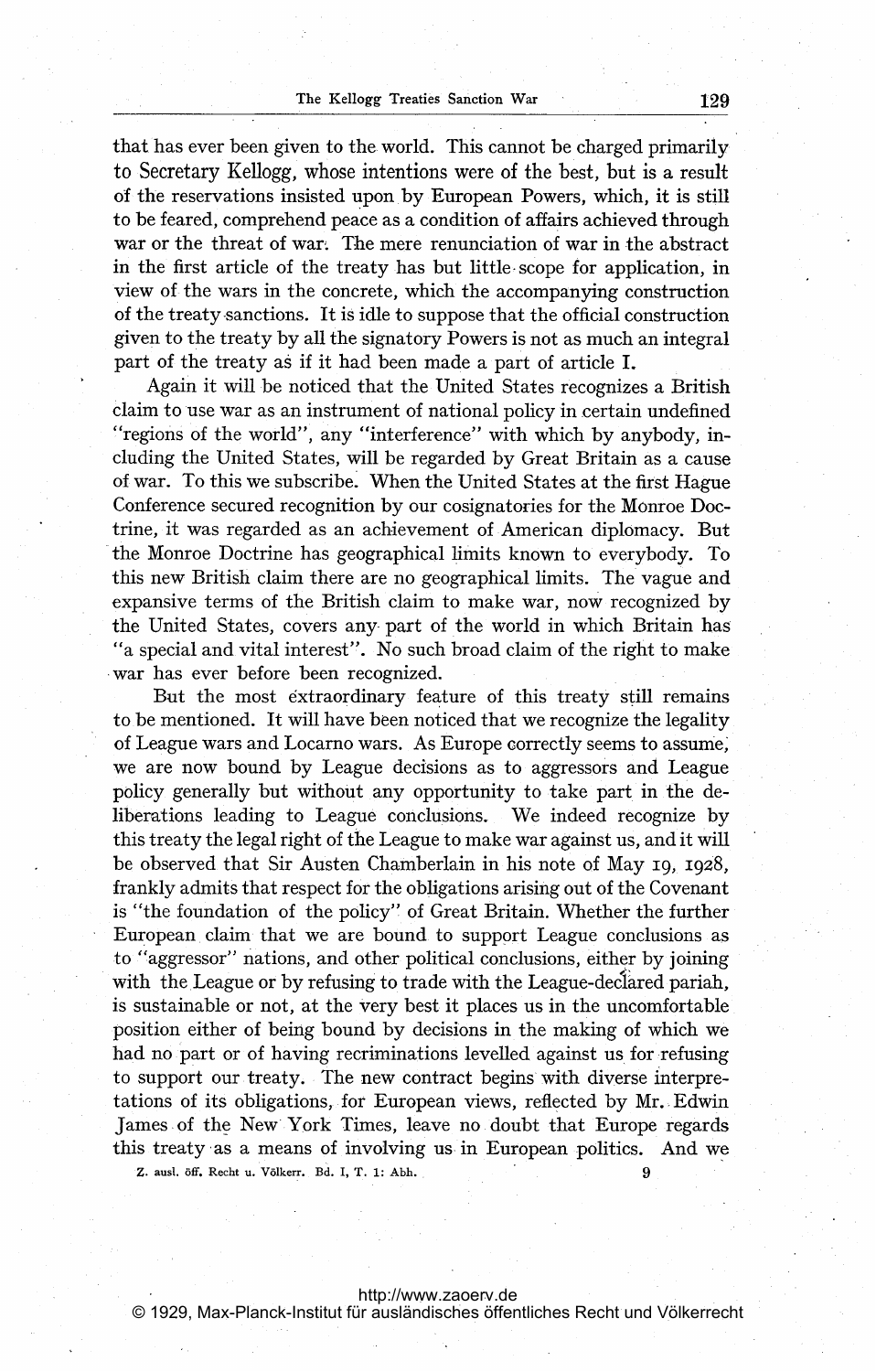are entangled in the most dangerous way, for we are bound by decisions are entangled in the most dangerous way, for we are bound by decisions<br>made in our absence, even decisions made against ourselves — because the recognition of the French and British reservations ,now made the authoritative interpretation of the treaty byall the signatories, is a commitment for us. Our hands are tied, not theirs. The reservations are made at our expense, not theirs. Far better and safer would it be had we openly joined the League of Nations and been privileged to take part in deliberations which may lead to most important consequences. We might have been able to prevent undesirable conclusions and use our bargaining power to obtain occasional benefits and advantages instead of disadvantages only. We are now about to sign <sup>a</sup> treaty in which we expressly recognize the right of the other signatories to make war upon anybody, including ourselves, for the purpose of enforcing, even against us, their mutual obligations under the Covenant of the League of Nations, not to mention individual undefined national interests in any part of the world. They alone will determine the occasion of such action, without our participation.

In justice to Europe, it cannot be said that they have left us in doubt as to their conception of our obligations. Indeed, these obligations are expressly or implicitly contained in the very reservations which the United States has accepted. Should we repudiate these commitments, we shall be denounced as a violator of our own treaty and not without some justification.

It has not been <sup>a</sup> pleasant task to analyze these treaties. The original American proposal was progressive, pure and simple, to use Mr. Kellogg's expression. The European amendments transformed the proposal into something entirely different - into a universal sanction for war, into a recognition by us of Europe's right to wage war, even against the United States, whenever the individual interests of certain nations are deemed to require it and whenever the League, in its uncontrolled discretion, decides upon it.

Need more be said? Would it not be far better either to join the League outright and have a share in those deliberations which to us may be so portentous or, better still, make the recourse to arbitration of justiciable issues and the submission to conciliation of non-justiciable issues obligatory at the request of either party That would be <sup>a</sup> positive commitment which would make war extremely difficult, whereas the present treaties make war extremely easy. It is to be doubted whether the supposed valuable psychological effects of renunciation of war in the abstract can counterbalance the positive legal sanction for war in the concrete. If and when this treaty is ratified, the test of its efficacy will be its effect on a limitation of armaments. The President's declaration that it is not expected to have any such